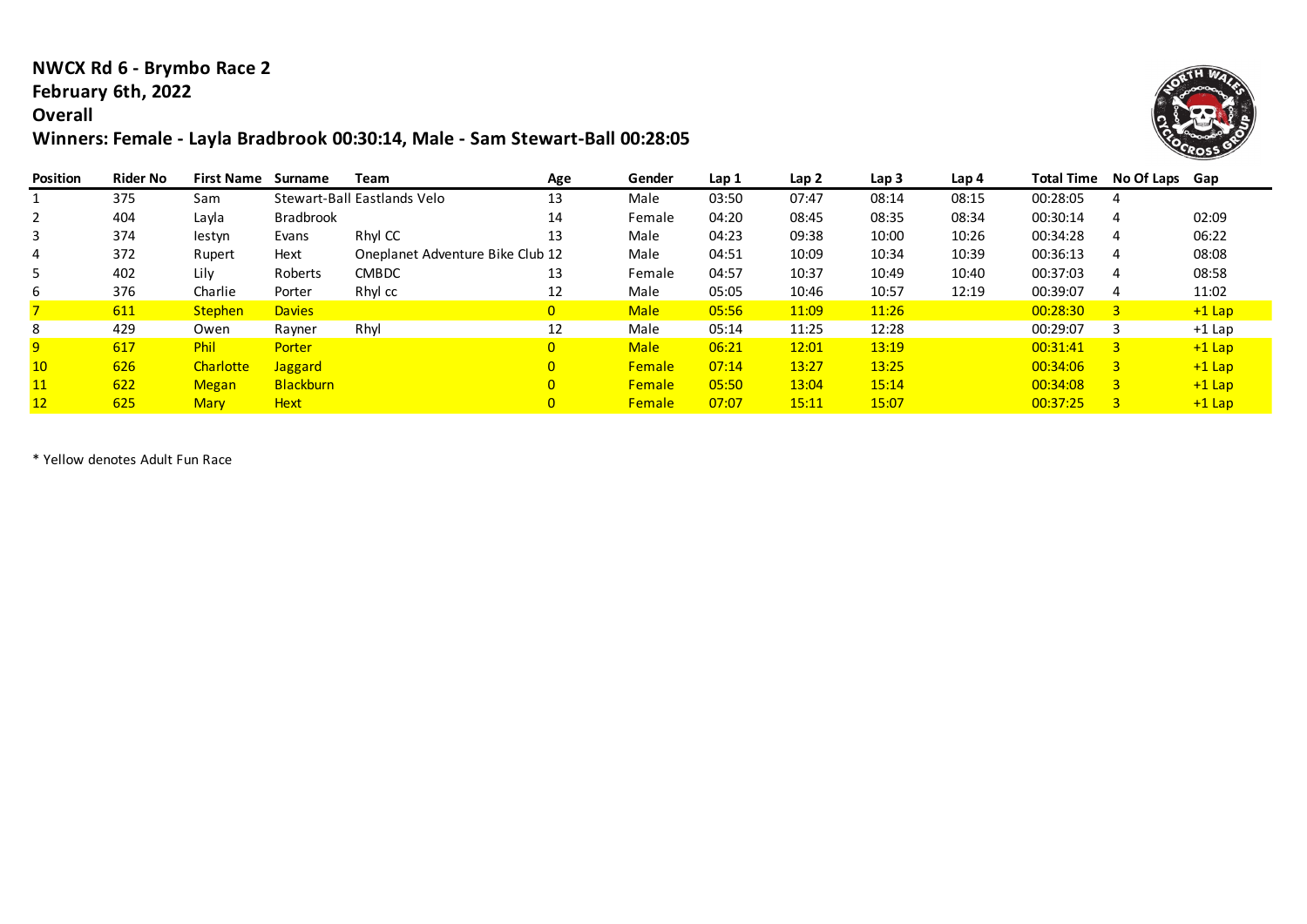### **NWCX Rd 6 - Brymbo Race 2 February 6th, 2022 Fun Adult (Female) Winner: Charlotte Jaggard 00:34:06**



| Position | <b>Rider No</b> | <b>First Name</b> | Surname   | Team | Age | Gender             | Lap 1 | Lap 2 | Lap : | Lap 4 | <b>Total Time</b> | No Of Laps | Gap   |
|----------|-----------------|-------------------|-----------|------|-----|--------------------|-------|-------|-------|-------|-------------------|------------|-------|
|          | 626             | Charlotte         | Jaggard   |      |     | <sup>:</sup> emale | 07:14 | 13:27 | 13:25 |       | 00:34:06          |            |       |
|          | 622             | Megan             | Blackburn |      |     | <sup>:</sup> emale | 05:50 | 13:04 | 15:14 |       | 00:34:08          |            | 00:01 |
|          | 625             | Mary              | Hext      |      |     | <sup>:</sup> emale | 07:07 | 15:11 | 15:07 |       | 00:37:25          |            | 03:19 |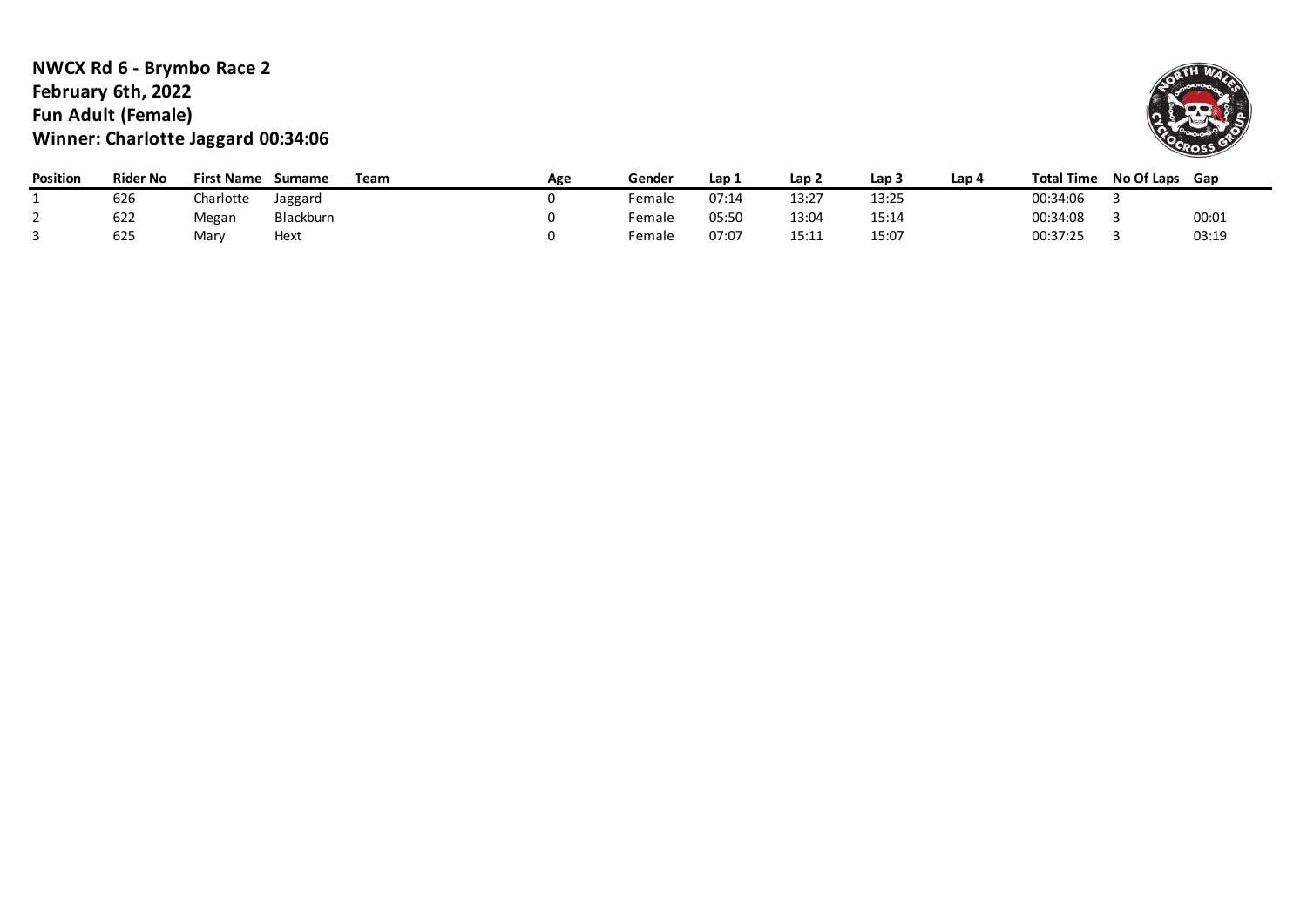### **NWCX Rd 6 - Brymbo Race 2 February 6th, 2022 Fun Adult (Male) Winner: stephen davies 00:28:30**



| <b>Position</b> | <b>Rider No</b> | <b>First Name</b> | Surname | Team | Age | Gender | Lap 1 | Lap 2 | Lap   | Lap 4 | Total Time | No Of Laps | Gap         |
|-----------------|-----------------|-------------------|---------|------|-----|--------|-------|-------|-------|-------|------------|------------|-------------|
|                 | 011             | Stephen           | Davies  |      |     | Male   | 05:56 | 11:09 | 11:26 |       | 00:28:30   |            |             |
|                 | . . -<br>oт     | Phi.              | Porter  |      |     | Male   | 06:21 | 12:01 | 13:19 |       | 00:31:41   |            | ∩?∙1<br>◡◡… |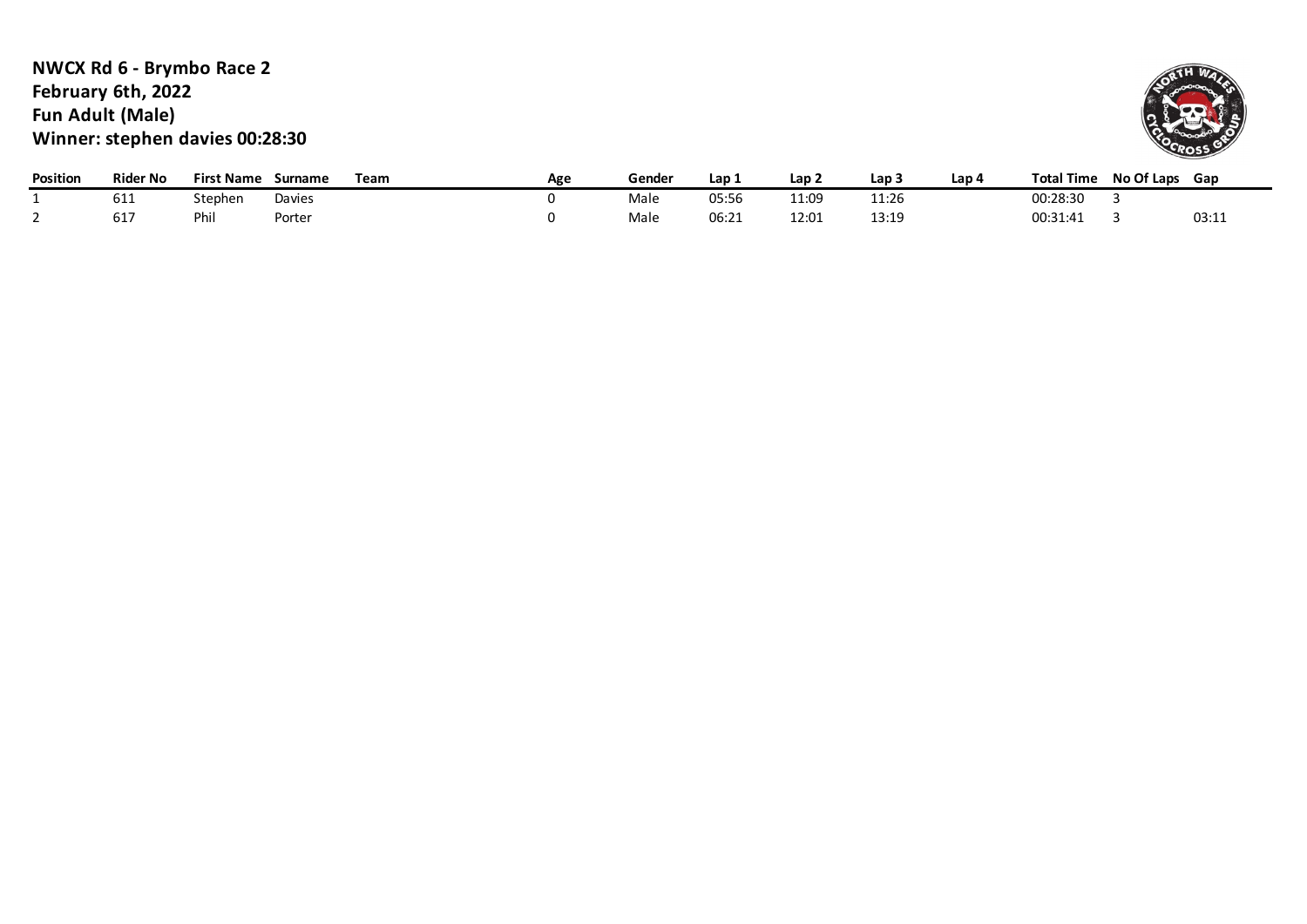### **NWCX Rd 6 - Brymbo Race 2 February 6th, 2022 Under 14's (Female) Winner: Lily Roberts 00:37:03**



| Position | <b>Rider No</b> | First Name | Surname | Team         | Age | Gender | Lap                              | ∸ar  | Lap   | Lap   | Tota<br>Time | No Of Laps<br>Gap |
|----------|-----------------|------------|---------|--------------|-----|--------|----------------------------------|------|-------|-------|--------------|-------------------|
|          | uU.<br>−∪∠      |            | Roberts | <b>CMBDC</b> |     | Female | $\bigcap A \cdot \square$<br>᠇.J | 10:3 | 10:49 | 10:40 | 00:37:03     |                   |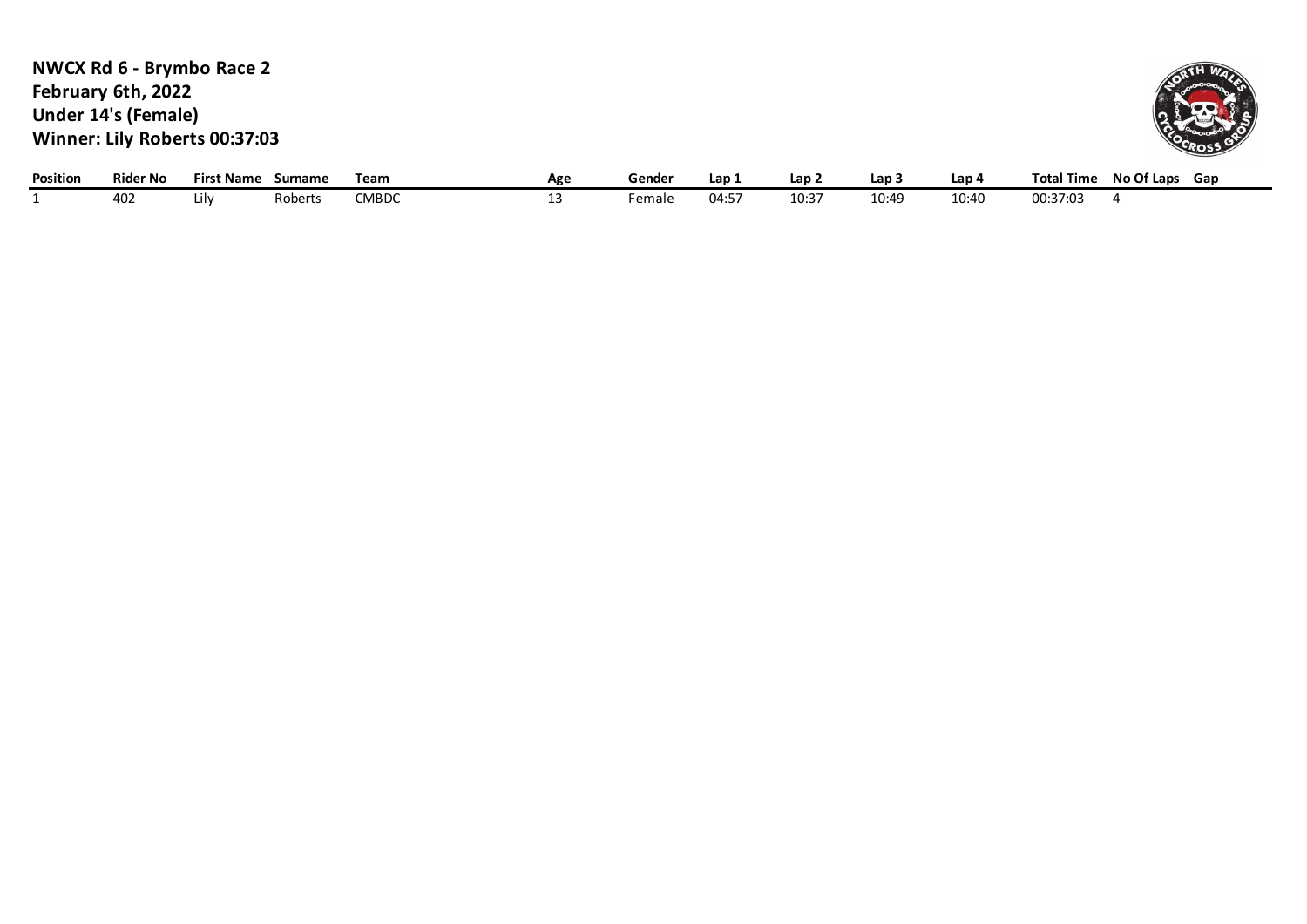#### **NWCX Rd 6 - Brymbo Race 2 February 6th, 2022 Under 14's (Male) Winner: Sam Stewart-Ball 00:28:05**



| <b>Position</b> | <b>Rider No</b> | <b>First Name</b> | Surname | Team                             | Age | Gender | Lap 1 | Lap 2 | Lap 3 | Lap 4 | <b>Total Time</b> | No Of Laps | Gap      |
|-----------------|-----------------|-------------------|---------|----------------------------------|-----|--------|-------|-------|-------|-------|-------------------|------------|----------|
|                 | 375             | Sam               |         | Stewart-Ball Eastlands Velo      | 13  | Male   | 03:50 | 07:47 | 08:14 | 08:15 | 00:28:05          |            |          |
|                 | 374             | lestyn            | Evans   | Rhyl CC                          | 13  | Male   | 04:23 | 09:38 | 10:00 | 10:26 | 00:34:28          |            | 06:22    |
|                 | 372             | Rupert            | Hext    | Oneplanet Adventure Bike Club 12 |     | Male   | 04:51 | 10:09 | 10:34 | 10:39 | 00:36:13          |            | 08:08    |
|                 | 376             | Charlie           | Porter  | Rhyl cc                          | 12  | Male   | 05:05 | 10:46 | 10:57 | 12:19 | 00:39:07          |            | 11:02    |
|                 | 429             | Owen              | Rayner  | Rhyl                             |     | Male   | 05:14 | 11:25 | 12:28 |       | 00:29:07          |            | $+1$ Lap |